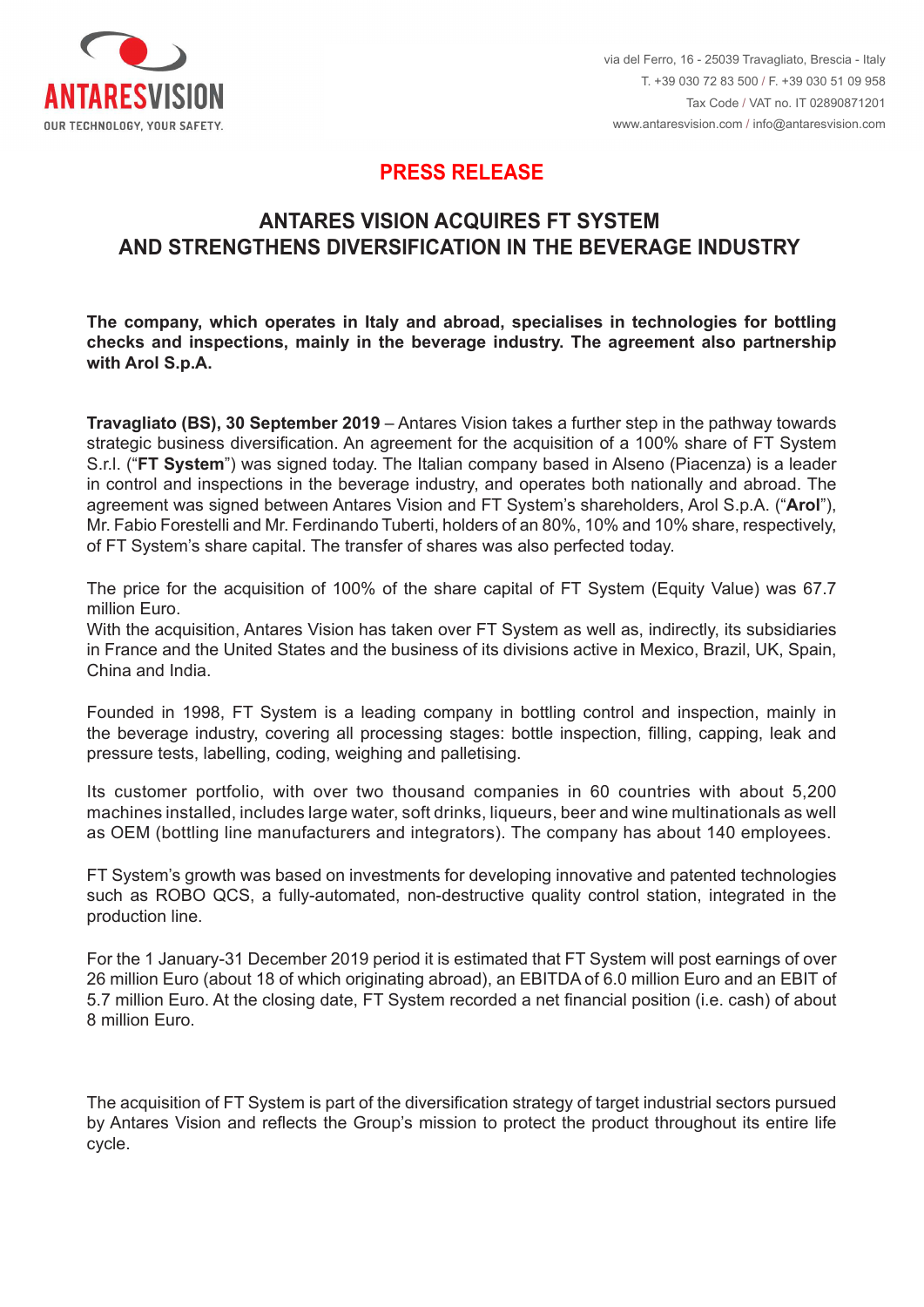

# **PRESS RELEASE PRESS RELEASE**

FT System will allow Antares Vision i) to expand the product offering in the beverage industry. thanks to the company's wealth of know-how and expertise, ii) to further extend its geographical presence, acquiring business in new countries (Mexico, China, UK and Spain, in addition to the USA, France, Brazil and India where Antares Vision already has a presence), iii) to increase market penetration by benefiting from the consolidated customer base and sales force of the company, and iv) to develop cross selling by integrating tracking and smart data management solutions. FT System will allow Antares Vision i) to expand the product offering in the beverage industry, thanks to the company's wealth of know-how and expertise, ii) to further extend its geographical presence, acquiring business

Within the context of the acquisition operation, Antares Vision, FT System and Arol have also signed an agreement aimed at setting up an industrial partnership, with the specific objective of building a competitive advantage on the market thanks to a comprehensive offering: control and inspection to meet quality standards; product trackability along the supply chain to guarantee transparency; smart production data management to maximise efficiency. an agreement aimed at setting up an industrial partnership, with the specific objective of building a<br>competitive advantage on the market thanks to a comprehensive offering: control and inspection to<br>meet quality standards

Fabio Forestelli and Ferdinando Tuberti will continue operating at FT System as managing directors, guaranteeing the continuity of the company's management and supporting the development project underlying the agreement with Antares Vision.

"The agreement with FT System will allow us to launch a project of development in the beverage industry, unique in terms of range and quality of the offer as well as geographic extension," said Emidio Zorzella, CEO of Antares Vision. "Our strategy of diversification of the target industries is also based on selecting partners such as FT System that combine solid know-how, experience and ability for technological innovation."

Fabio Forestelli, Managing Director of FT System, said, "In Antares Vision we have found the ideal qualities to boost our growth. I feel confident that together, we will be able to fully leverage our potential and build a sound competitive advantage in the beverage industry in Italy and abroad."

Orsingher Ortu (Legal Advisor), NCTM (Fiscal Due Diligence) and New Deal Advisors (Financial Due Ortugence), NCTM (Fiscal Due Diligence) e New Deal Advisors (Financial Due Diligence) e New Deal Advisors (Financial Due Diligence) e New Deal Advisors (Financial Due Diligence) e New Deal Advisors (Financial Due Diligence In the acquisition operation, Antares Vision was assisted by Mediobanca (Financial Advisor), Diligence).